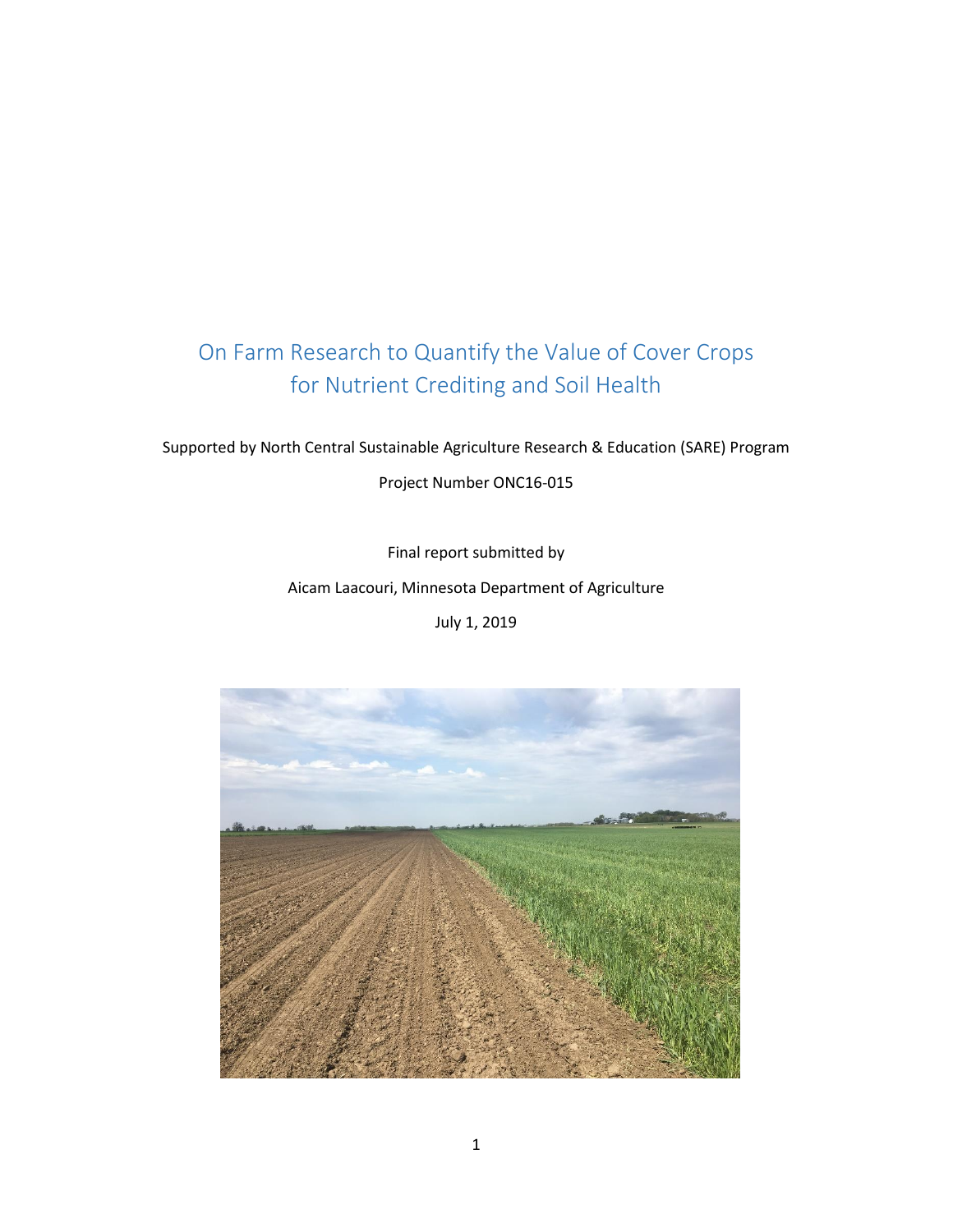## Summary

The topic of implementing cover crops and their benefits to soil health has been the focus of much research and discussion. This project engaged and supported three experienced farmers, currently using cover crops, to measure and quantify some of the benefits of cover crops in southern Minnesota. In addition to quantifying the benefits, project partners worked with farmers to share information with other local farmers. All three farmers, in partnership with their local conservation districts, are key members of the Freeborn County Soil Health Team. This Soil Health Team promotes beneficial soil health practices through field days, data collection, and outreach to other interested farmers in the area.

The Minnesota Department of Agriculture lead this project in partnership with the NRCS (USDA-NRCS SSR-10, staff Myles Elsen) and local farmers representing the local soil health team (Freeborn, Mower and Steele Counties). The result of this two-year, multi-field project showed that the successful establishment of cover crops varies year to year and from field to field based on weather conditions and management practices where cereal rye and ryegrass are more likely to overwinter and scavenge soil N. Additionally, this study showed that cover crops do not impact cash crop yield and nitrogen availability for the cash crop. Lastly, cover crops seem to improve soil health, providing more microbial biomass and diversity.

## Project Objectives

- 1. Monitor nutrient levels throughout the cover crop life cycle to establish a procedure for properly crediting cover crop nutrients for subsequent cropping years. If this can be done successfully, there is potential to reduce fertilizer inputs. Reduced fertilizer inputs would in turn save the farmer money and potentially reduce nutrient losses that are impacting water quality.
- 2. Generate high quality data related to soil health and agronomic variables for this specific geographic area, soils, and climate.
- 3. Provide education and outreach through field days, factsheets, handouts, etc. This will help local farmers make more informed management decisions regarding cover crops.

## Materials and methods

## **Cover Crop Planting**

Data were collected from three corn and three soybean fields that incorporated cover crops in the 2016-2017 or the 2017-2018 seasons. Each of the six fields included in the study had a cover crop planted in late summer or fall of 2016 and was terminated in the spring of 2017 (or 2018). Cover crop species, seeding rate, and seeding method was determined by the farmer operating the land. Each field left an untreated check strip where no cover crop was planted.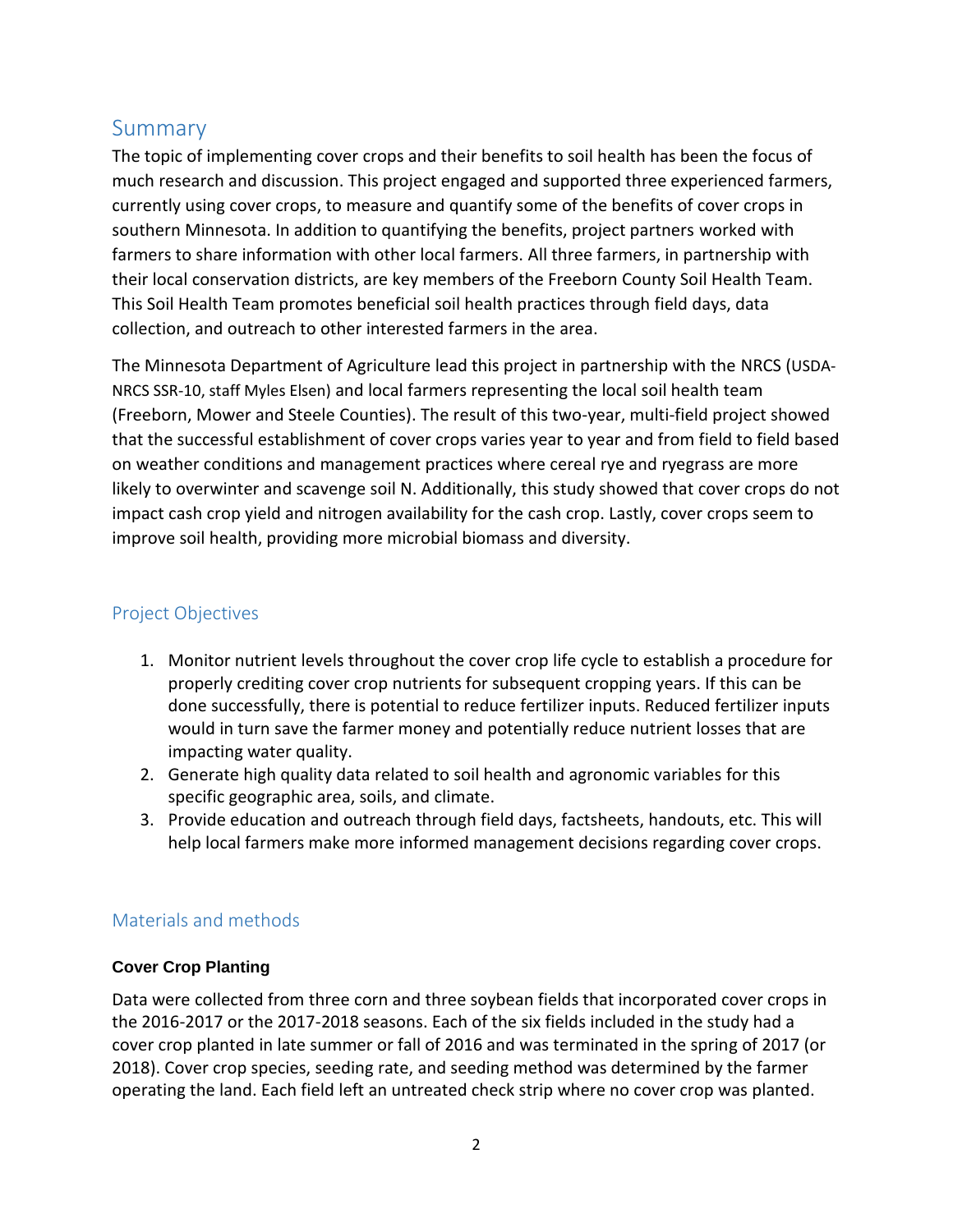This provided the opportunity to compare soil chemistry and crop yield on paired sites, with and without the presence of a cover crop. All planting data were collected for each field. Due to unforeseen weather conditions and the subsequent management changes, not all six fields were sampled each year.

#### **Cover Crop Growth and Nutrient Content Assessment**

Several parameters were analyzed to quantify cover crop growth and nutrient content. Cover crop samples were collected from eight randomly assigned locations within each field. The aboveground biomass was collected from one square foot of ground surface and sent to Minnesota Valley Testing Laboratory (MVTL) for analysis. The cover crop samples were analyzed for their carbon, nitrogen, phosphorus, and potassium content, along with their dry matter yield. These analyses were used to calculate the total nutrient uptake in the aboveground biomass of the cover crop at termination. The cover crop analysis also provided the C:N ratio to estimate when the decomposing cover crop would release its nutrients. All the plant data were collected within three days of termination to maximize cover crop growth and nutrient uptake.

Cover crop tissue samples prior to corn planting were collected on May 8-9, 2017. Cover crop tissue samples prior to soybean planting were collected from May 10 through June 7, 2017. Dates ranged based on weather and cover crop termination dates.

#### **Soil Sampling**

Soil sampling was also conducted in these six fields. The first sampling period was planned before crops were planted, however, weather challenges prevented this from taking place. The first soil samples were collected in early June, just prior to the time farmers began side-dress nitrogen applications. Soil samples were collected from ten sites in each field and sent to MVTL for analysis. The ten samples were collected in a strategic manner to form five paired sites for comparison. The paired sites had one sampling location within the check strip where no cover crop was established, and one sampling location outside the check strip where a cover crop was present.

The paired sites were located in close proximity, within a common soil mapping unit, and other management techniques held constant. Each soil sample was made up of twelve subsample soil cores and combined to form a single composite sample. Soil cores were sampled to a depth of 12 inches to perform the pre-sidedress nitrate test (PSNT). Composite samples were also analyzed for routine chemistry including; pH, buffer pH, organic matter, phosphorus, and potassium. Soil sampling sites were geo-referenced and revisited later in the growing season for additional sampling. A second round of samples was collected in early August and analyzed for nitrate. In fields where nitrogen fertilizer was banded, special attention was paid to collect subsamples both within the row and between rows.

Soil health was assessed using the comprehensive soil health test from Ward Laboratory (NE) that included the Haney test and the Fatty Acids (PFLA) test, enzyme activity test. Additional soil microbial genome was extracted from the soil and used to map the microbial fauna. Using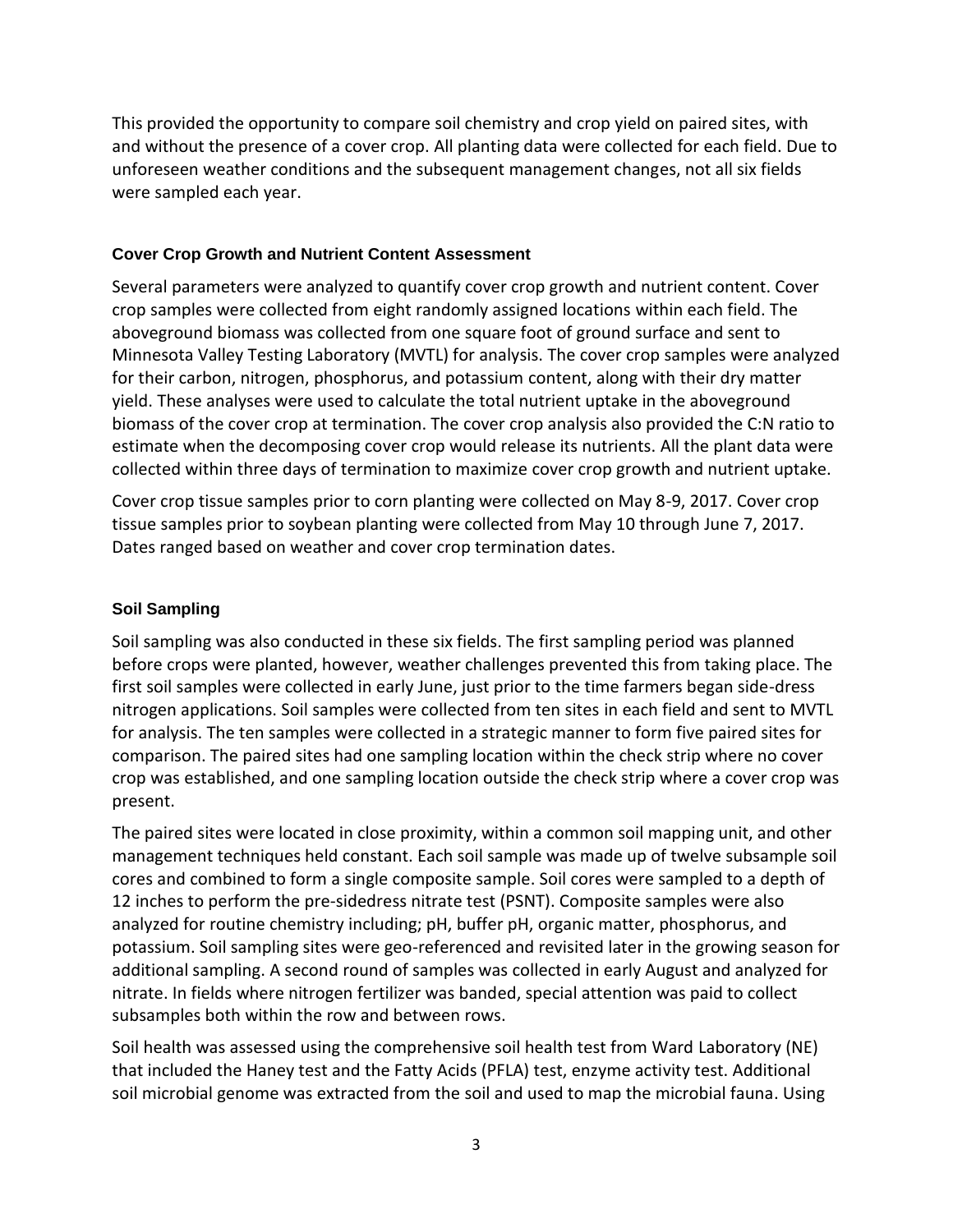microbial genome, we were able to determine the presence of specific taxa and functional groups. The soil health test was conducted at the end of the project following fall soil sampling in 2018.

## Research results and discussion

- Cereal rye and ryegrass are more likely to overwinter and scavenge soil N
- Cover crops did not impact cash crop yield
- Cover crops did not seem to impact N availability for the cash crop.
- The average soil nitrate levels were lower where there was a cover crop growing
- Improved nutrient cycling (enzyme activity) and microbial activity was observed under cover crops.
- Residual soil nitrate was not different between the cover crop and non-cover crop areas

#### **Cover Crop Yields**

Cover crop yields were calculated for five of the six fields where plant tissue samples were collected (Table 1). Cover crop yields varied widely both within individual fields and between field sites. In-field variability seemed to vary due to soil type, landscape position, and moisture availability. Low lying areas with wet soils seemed to inhibit cover crop growth, to the extent that cover crop yield was zero in some areas. Variability between fields can be attributed to several management factors (i.e. cover crop seeding mix and rate, establishment method, seeding and termination dates), as well as environmental considerations (i.e. soil texture, rainfall, and fertility).

| <b>Farm Site</b>   | <b>Average Yield</b><br>(lbs./ac) | <b>Range of Individual Site</b><br><b>Yields Per Farm (lbs./ac)</b> |
|--------------------|-----------------------------------|---------------------------------------------------------------------|
| <b>Steele East</b> | 206.5                             | $0 - 1968.7$                                                        |
| Steele West        | 902.7                             | $0 - 1968.7$                                                        |
| Freeborn East      | 153.7                             | $19.2 - 1267.6$                                                     |
| Freeborn West      | 139.3                             | $19.2 - 1267.6$                                                     |
| Mower South        | 3178.8                            | $2131.9 - 4628.8*$                                                  |
| Mower North**      |                                   |                                                                     |

#### **Table 1.** Cover Crop Yields

\* Does not include individual sites from Mower North, range is for Mower South.

\*\* Cover crop yield was not calculated due to incomplete analysis from MVTL.

#### **Plant Tissue Analysis**

Cover crop tissue analysis, in combination with cover crop biomass yields, was used to calculate the quantity of nutrients contained in the aboveground portion of the cover crop. Looking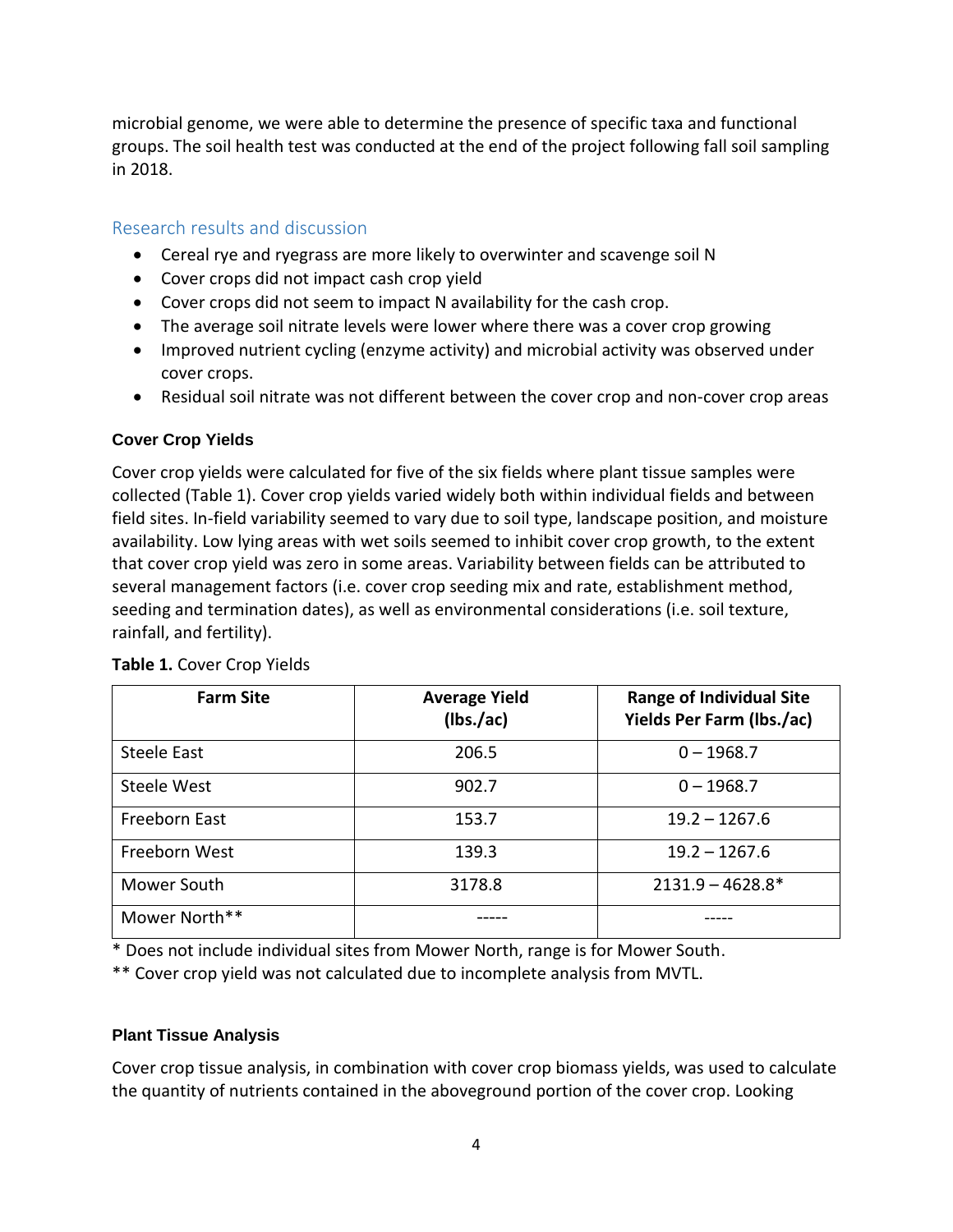specifically at nitrogen, there seemed to be a direct correlation between the cover crop biomass yield and the amount of nitrogen scavenged and contained within the aboveground biomass. There was relatively little variability in nitrogen concentrations of the various tissue samples, so the highest amounts of plant nitrogen were found at sample sites with the highest cover crop biomass yield.

Another trend was noted when considering C:N ratio and biomass yield. There appears to be a relationship between the two parameters; as biomass yield increased, C:N ratio also increased. This indicates that a mature cover crop with a high biomass yield would break down and flush nutrients more slowly than a cover crop with less vegetative growth, and likely, an earlier termination date.

#### **Soil Analysis**

There appear to be some trends in the soil sample analysis from paired sites. The pre-sidedress sampling period showed that average soil test nitrogen levels were lower where a cover crop was growing when compared to the check strip (Table 2).

| <b>Farm Site</b> | <b>Average Soil Nitrate</b><br>within Check Strip<br>(lbs./ac) | <b>Average Soil Nitrate</b><br>within Cover Crop<br>(lbs./ac) |
|------------------|----------------------------------------------------------------|---------------------------------------------------------------|
| Steele East      | 24.8                                                           | 18.2                                                          |
| Steele West      | 84.6                                                           | 76.6                                                          |
| Freeborn East    | 21.0                                                           | 11.8                                                          |
| Freeborn West    | 54.3                                                           | 32.2                                                          |
| Mower South      | 53.6                                                           | 43.6                                                          |
| Mower North      | 31.2                                                           | 43.6                                                          |

**Table 2.** Soil Nitrate at Pre-Sidedress

In every case, the average soil nitrate levels were lower where there was a cover crop growing. The August soil nitrate sampling results were much less conclusive.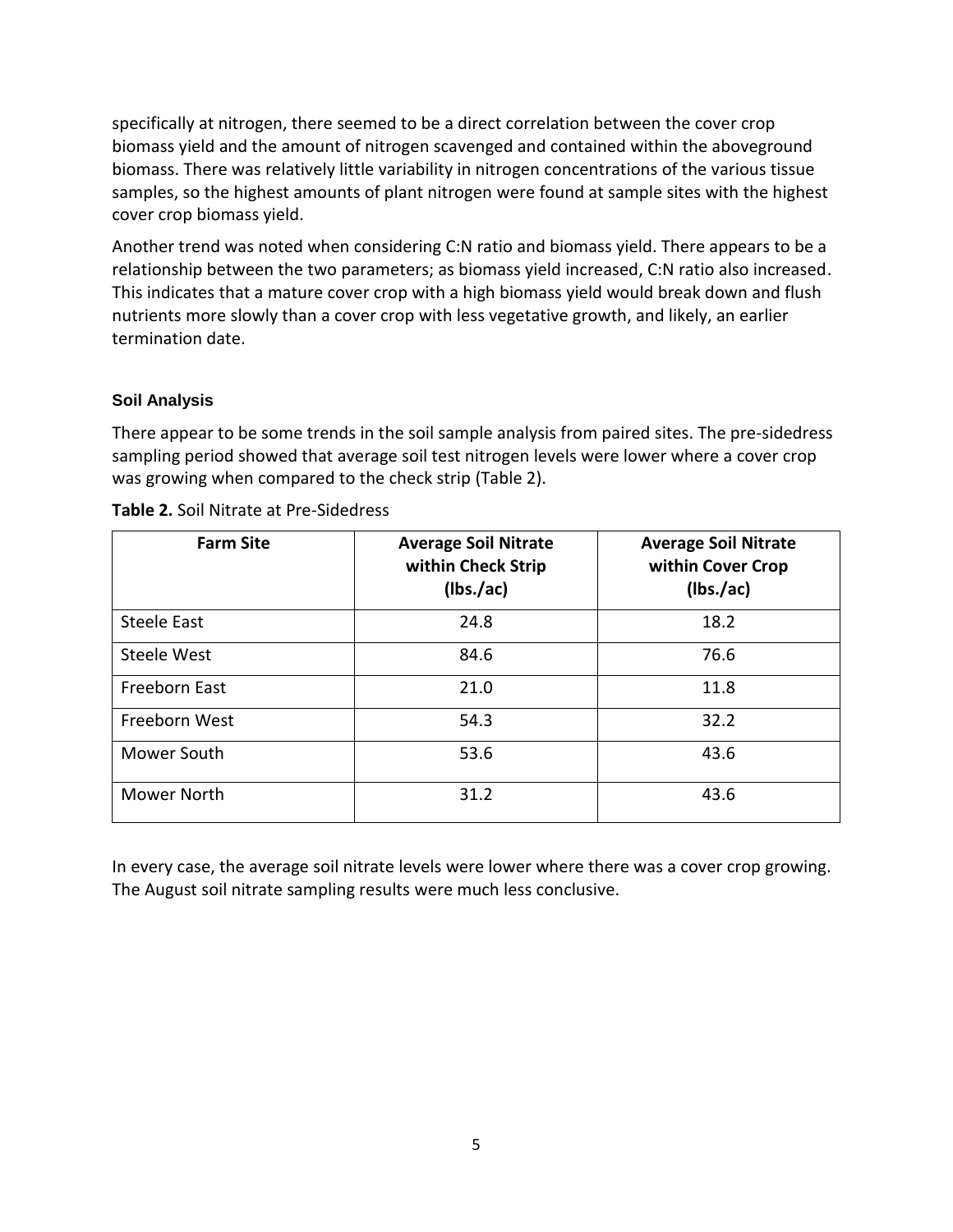#### **Cover Crops and Nutrient Cycling**



In fields with corn following soybeans, lower spring nitrate N levels were found in zones where cover crops were growing in the fall/early spring (Figure 1). These lower levels likely lead to less N loss via leaching and denitrification. Additionally, the areas of the field with cover crop showed more N available later in the growing season (no signs of immobilization of N).

Cover crops showed the same impact on nitrogen cycling for corn following corn. Areas with cover crops had lower spring nitrate N, with the cover crop areas showing more plant available N later in the growing season and no sign of nitrogen immobilization by soil microbes (Figure 2)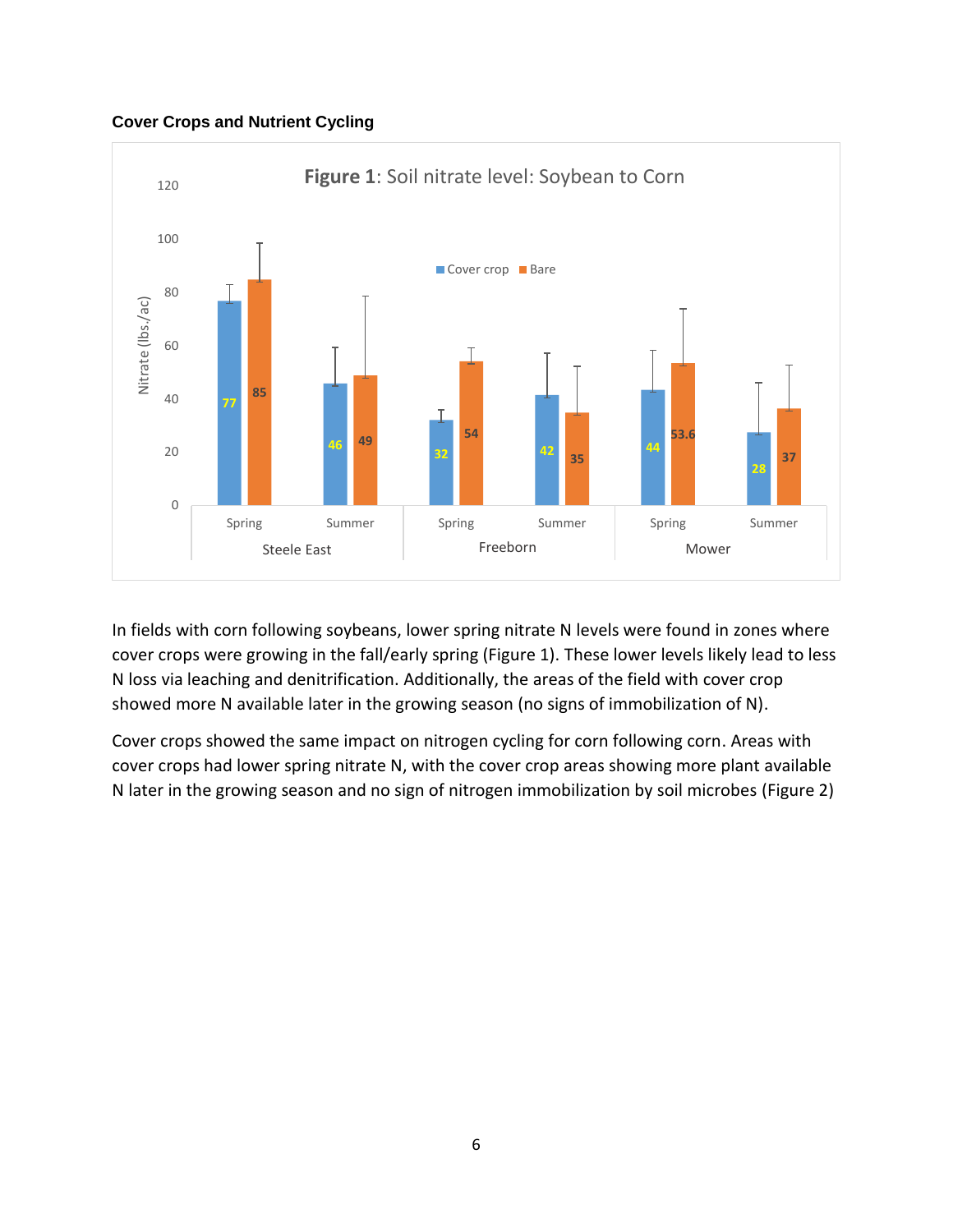

**Cover Crop Biomass**



Cover crop biomass was assessed in the 2017 growing season and showed that the cover crop mix and cover crop planting time strongly influence the amount of cover crop harvested. Overall, the best result was achieved using a cover crop mix that is based on cereal rye that had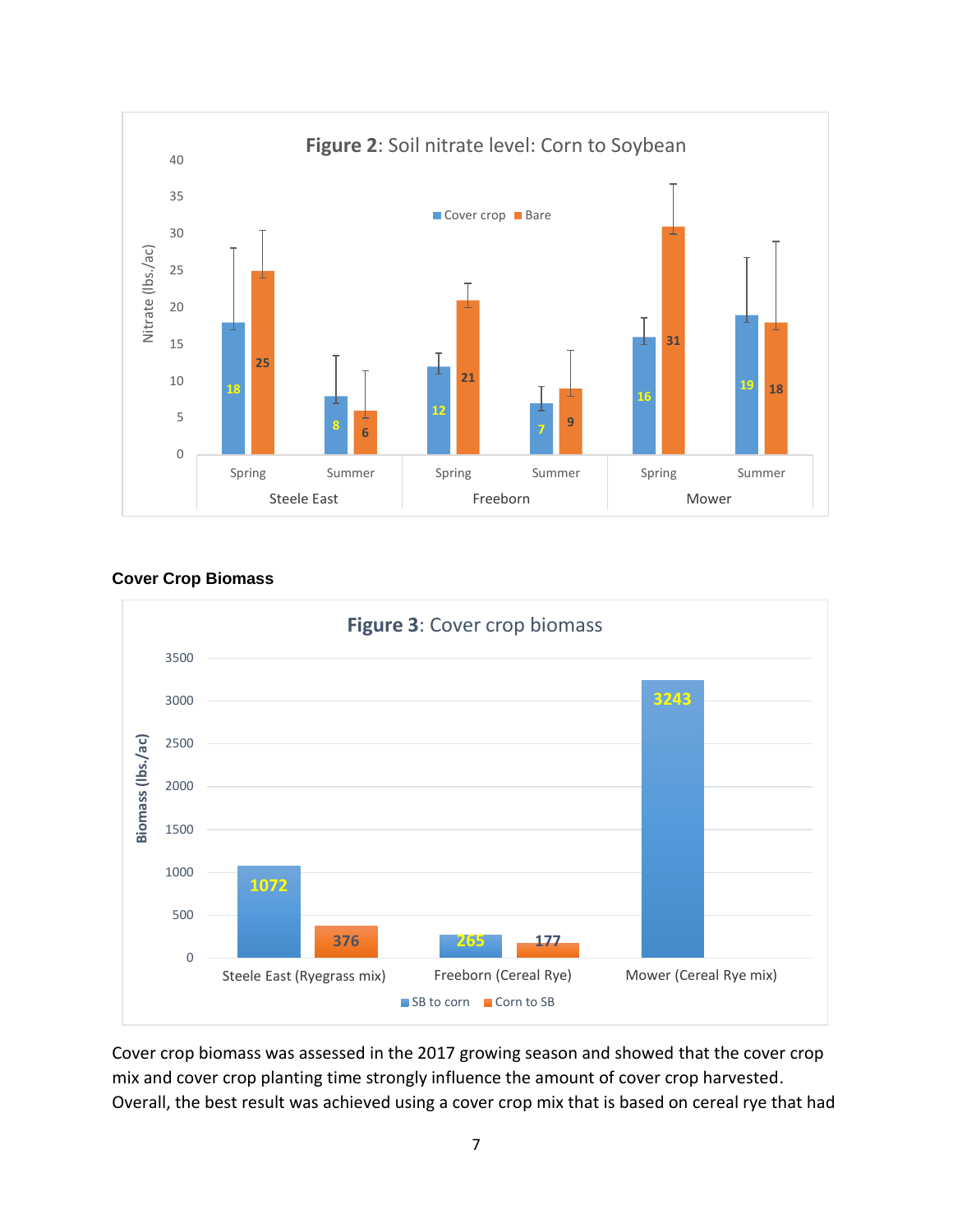enough time to establish (Figure 3). Cereal rye can overwinter under Minnesota winter conditions which explains its performance compared to other cover crops mixes.

## **Nitrogen Scavenging**

Nitrogen scavenging is directly related to cover crop biomass. In this study, one factor that seemed to impact the scavenging performance is the length of the growing season. The longer the growing season (for the cover crop), the greater the cover crop nitrogen scavenging. Nitrogen scavenging results are included in Figure 4.



## **Cover Crop Impact on Cash Crop Yield**

For corn (Figure 5), grain yield seems to be impacted by overall growing season weather condition and previous crop. In this study, we found no significant difference in yield between the cover crop and no cover crop areas of the fields assessed.

Soybean yield (Figure 6) showed the same trend and showed no impact of cover crop on grain yield which was expected since soybean plants, via rhizobia symbiosis, are able to uptake atmospheric nitrogen and therefore rely less on soil N.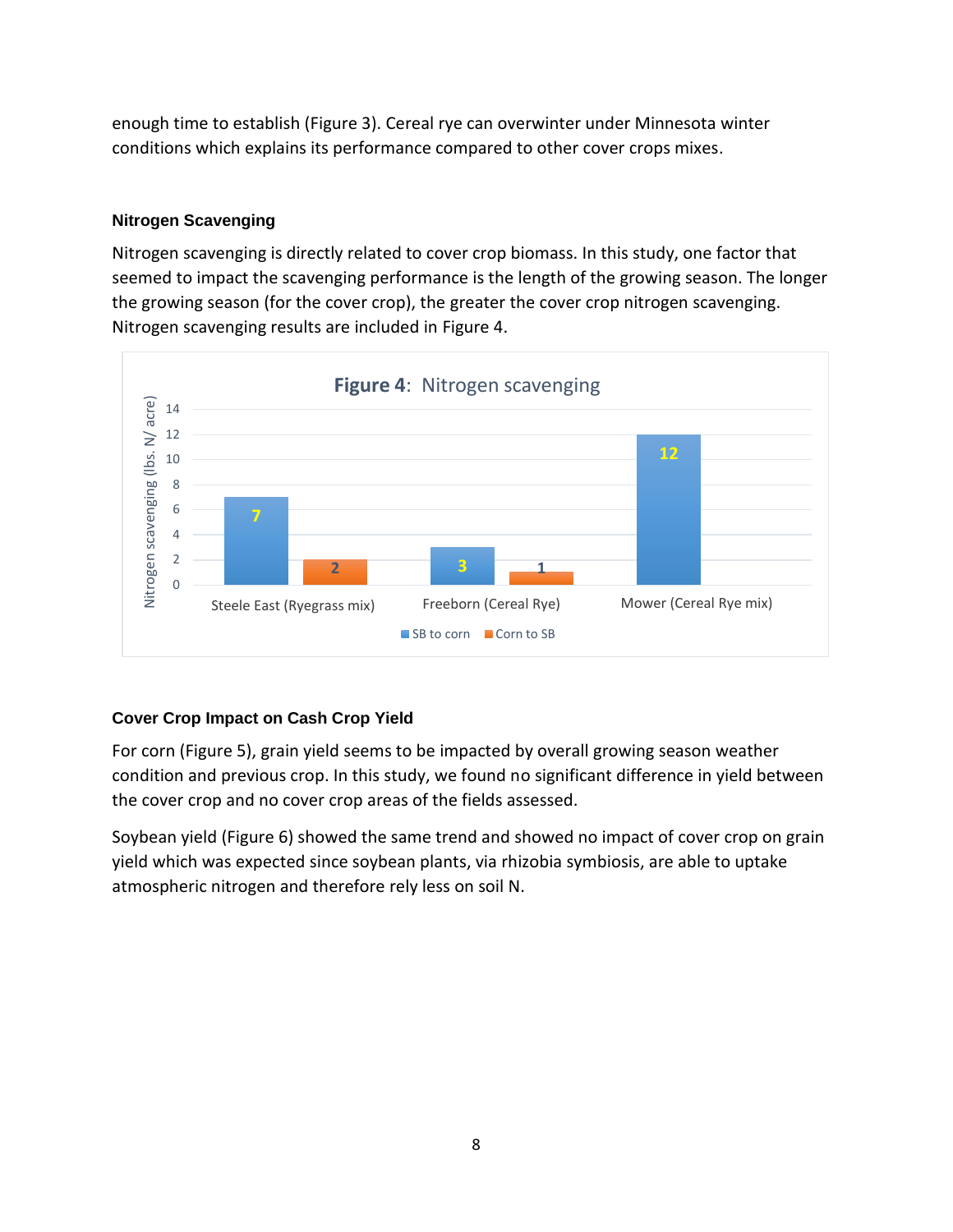



#### **Soil Residual N**

Soil residual N is an important indicator of agricultural nitrogen use efficiency and potential loss to the environment. In this study, residual soil N was measured using a four-foot soil sample after harvest of corn and soybeans. Residual N was only assessed on three fields due to logistical challenges. Overall, soil residual nitrate was low under all scenarios (cover crop and no cover crop all had RSN less than 10 lbs./ac, which is considered low) and similar in areas of the field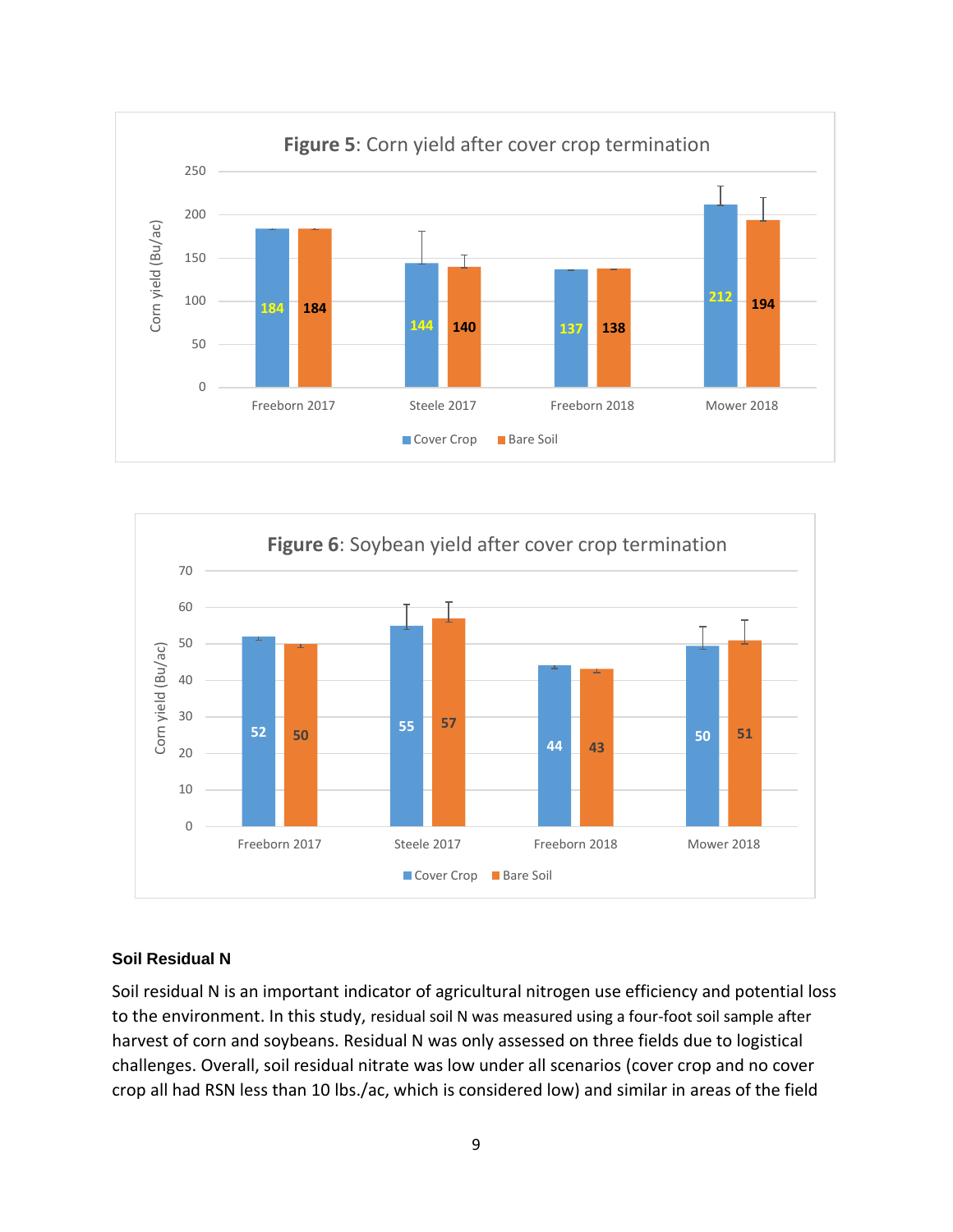with and without a cover crop. This indicates that the cover crop did not interfere with inseason availability of nitrogen for the cash crop and the cash crop planted after cover crop termination did not experience any in-season soil N disadvantage from the cover crop N (Figure 7). There was no sign of N deficiency in areas of the field where cover crops were grown.



## **Cover Crop Impact on Soil Health**

#### **Comprehensive soil health test**

The comprehensive soil health test provided by Ward Laboratories includes multiple soil parameters that describe the biological, chemical, and physical properties of the soil and include the Haney test. Soil health was assessed on three fields only due to logistics.

Based on these tests (Figure 8), and more specifically the carbon dioxide respiration (ppm C), the soil health index and the C/N ratio, there seem to be no differences between the soil properties under cover crop management and those of the non-cover crop. This lack of difference could be explained by the short-term duration of this study. Soil health improvement may take longer time to reach a level that is quantifiable.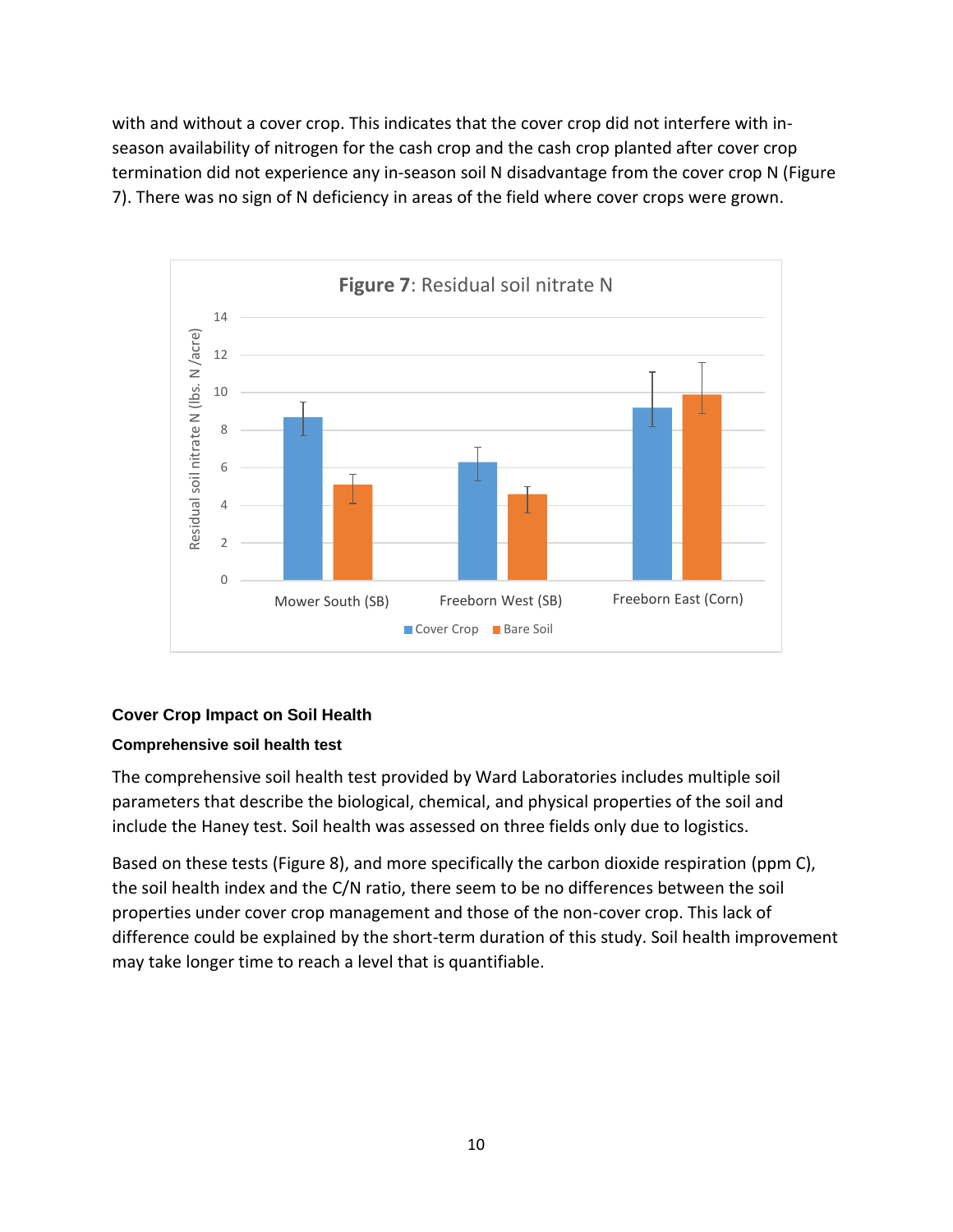

## **Microbial Diversity**

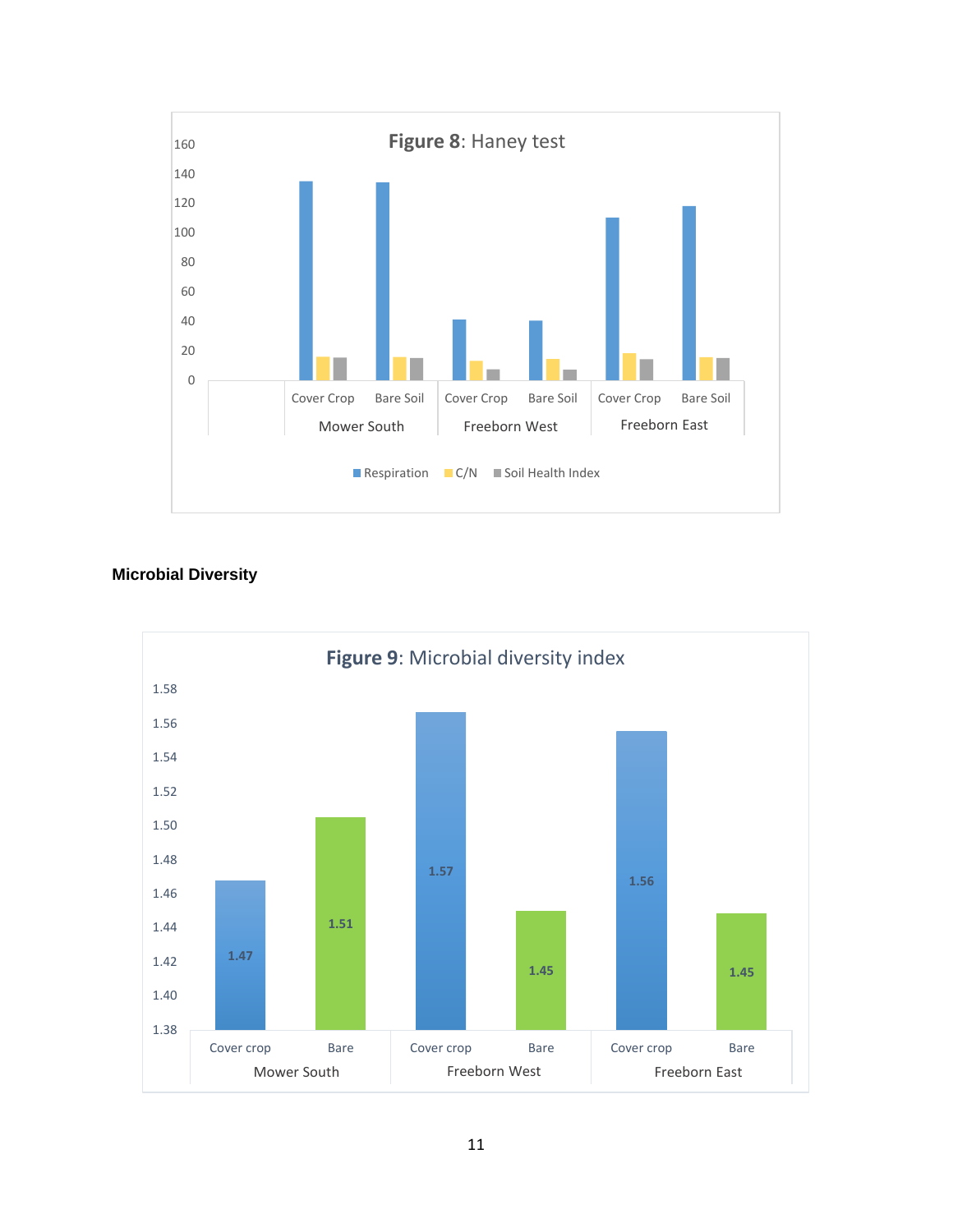Microbial diversity comparison revealed mixed results (Figure 9). While there was more microbial activity in two fields, the field with conventional tillage did not show improved microbial activity under cover crops. This result is likely a result of the soil disturbance and aeration from tillage that could potentially mask the impact of cover crops. On the other hand, microbial biomass was similar or better under the cover crop system, possibly indicating that cover crop system provides better environment for microbial activity (Figure 10).



This microbial advantage of cover cropping was especially visible for mycorrhizae (Figure 11) where these phosphorus providers seem to thrive under the cover crop strips compared to the non-cover cropping system. Overall, cover crop practice seems to increase soil mycorrhizae under strip-till (Freeborn West and Freeborn East). Rhizobia presence showed a similar trend (Figure 12) and the cover crop practice seems to increase rhizobia under strip-till (Freeborn West and Freeborn East) providing more N to soybean through biological fixation.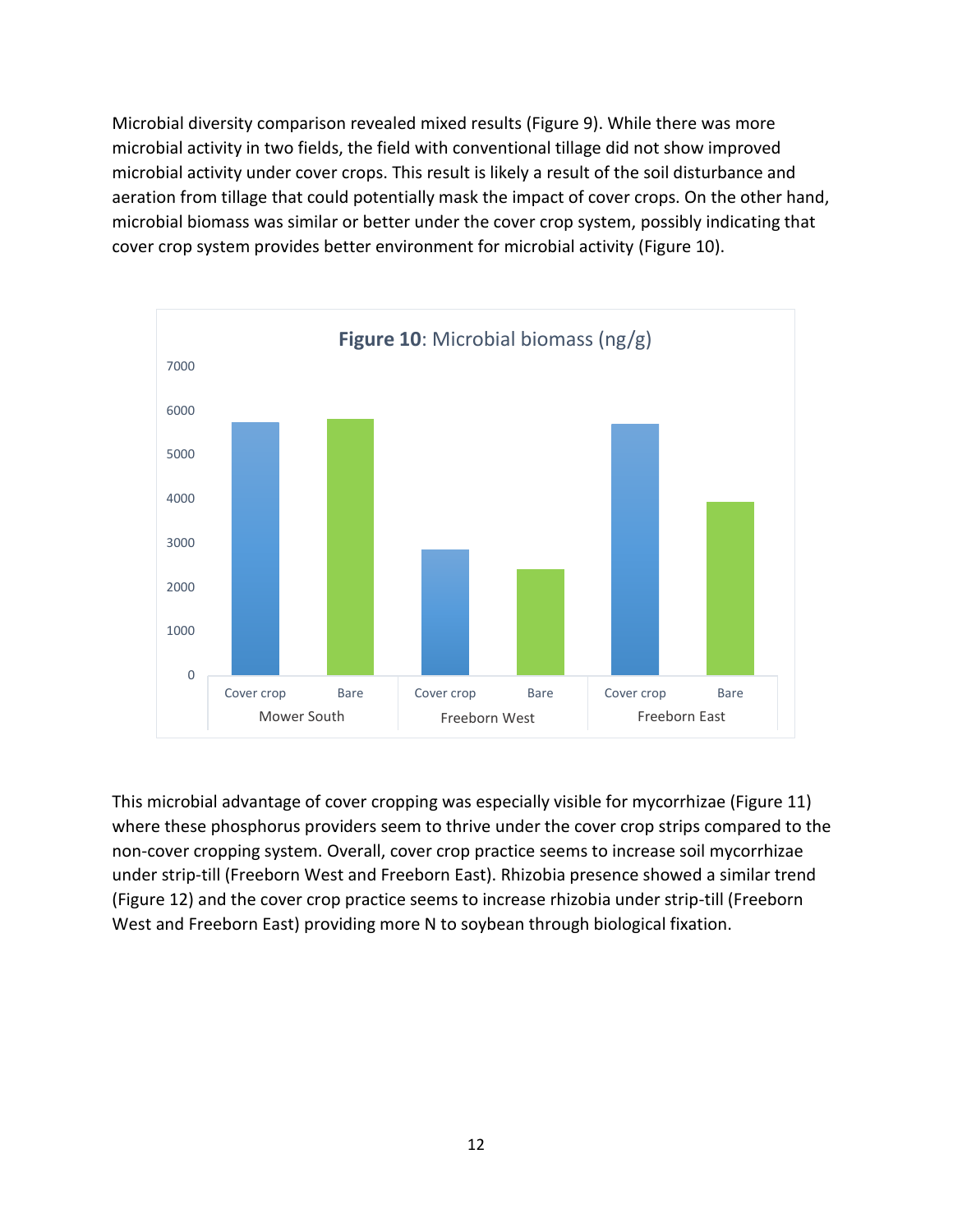



Another important group of microorganisms that helps cycle organic matter in the soil is the actinomycetes. Actinomycetes help reduce soil-borne diseases. In this field study (Figure 13), cover crop practice seems to increase Actinomycetes under strip-till (Freeborn West and Freeborn East).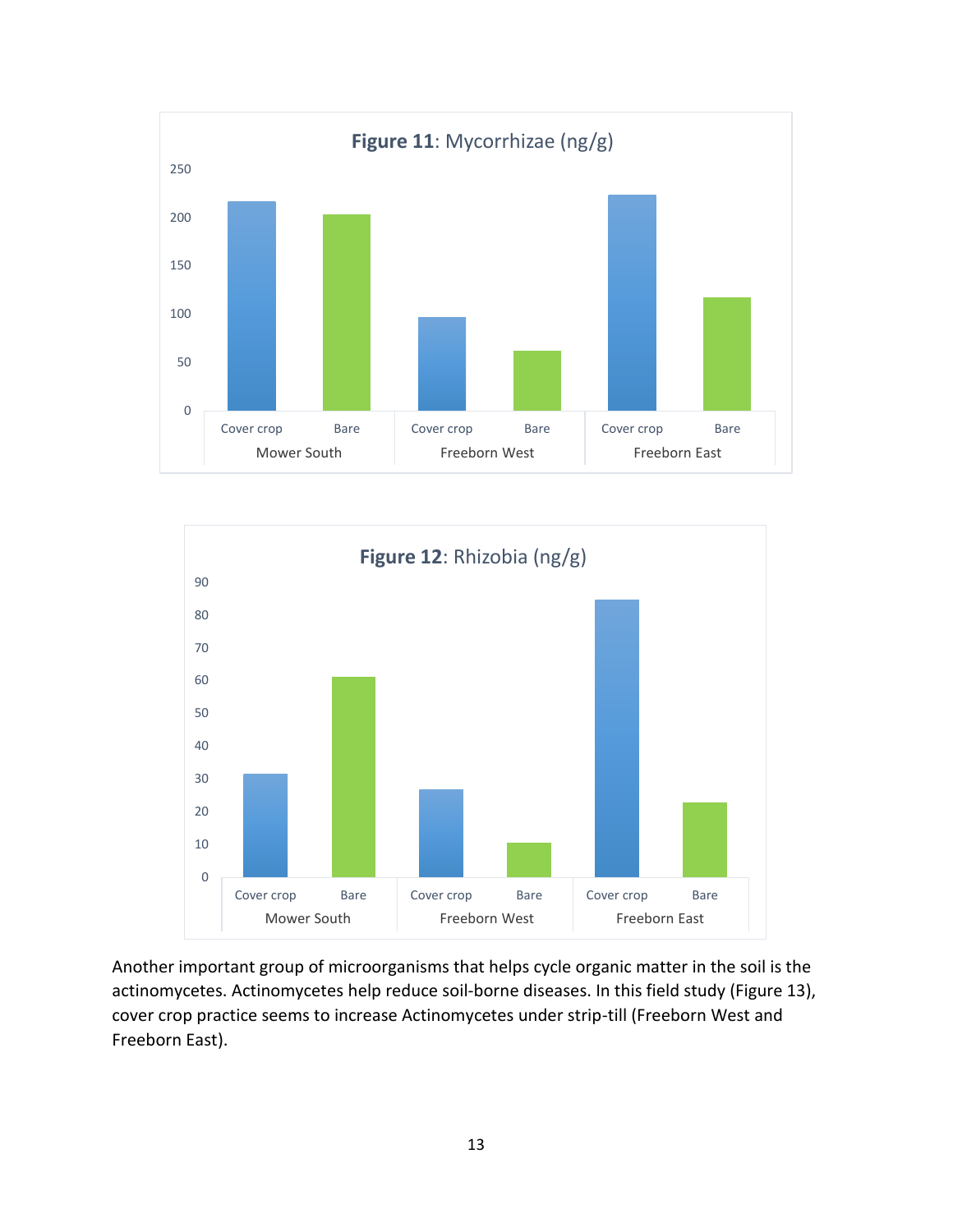

#### **Soil Enzyme Activity**

Enzyme activity in the soil is also used as an indicator of soil microbial activity and overall health. Specifically, the Beta Glucosidase (BG) and Phosphodiesterase (PHD) are known to drive C and P cycling. Usually higher Beta Glucosidase (BG) is an indicator of adequate carbon and nutrient cycling. Overall soil health and cover crop practice seems to increase BG under strip-till (Figure 14, Freeborn West and Freeborn East).

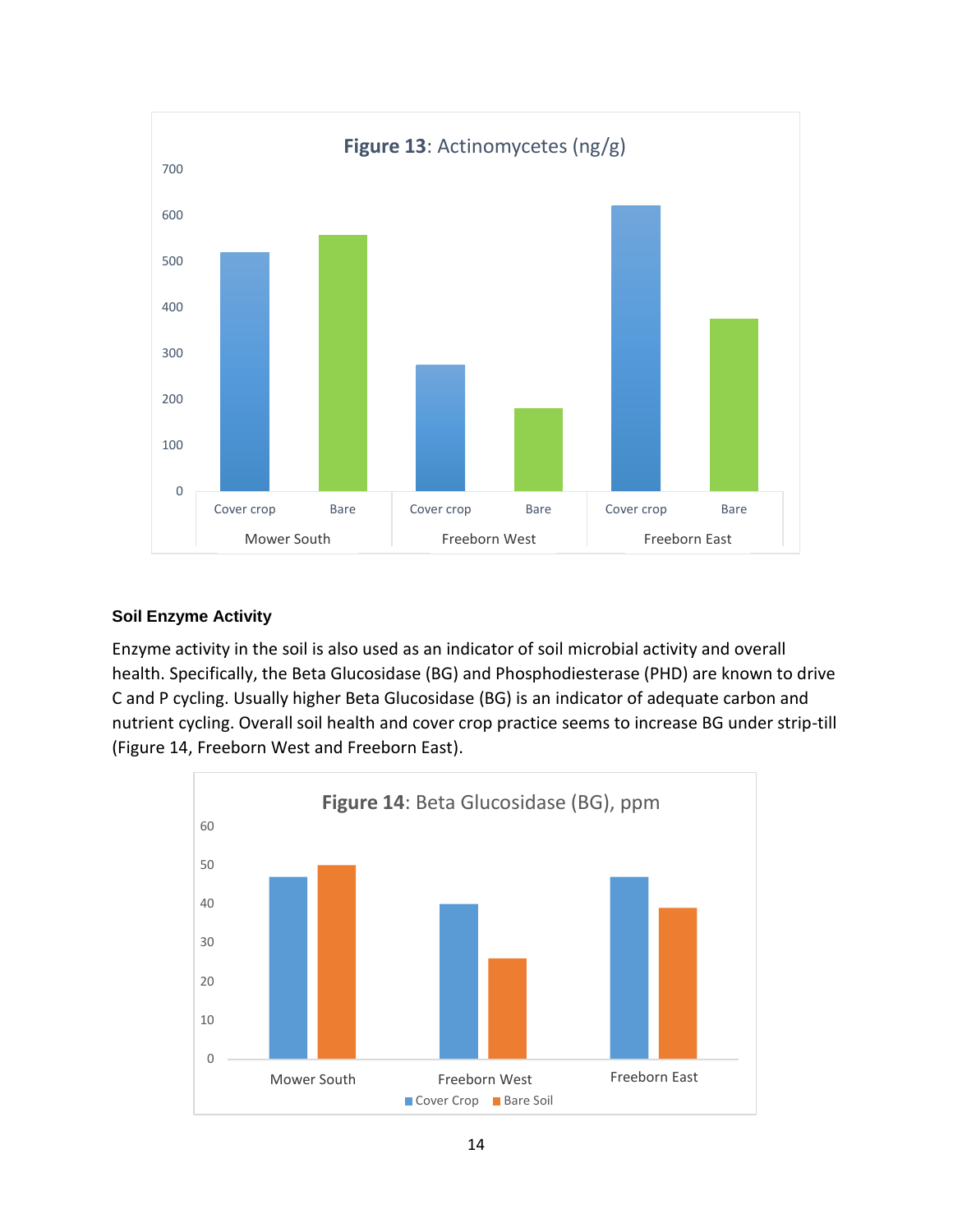

In general, higher PHD is an indicator of more plant available phosphate and, in this field study, cover crop practice seems to increase PHD activity under strip-till (Figure 15, Freeborn West and Freeborn East).

Additionally, both soil nitrate and microbial biomass were stratified, where about 90% were measured in the topsoil (0-8 inches). The slight improvement of microbial activity in this study was further confirmed using genomics. Under the cover cropping system, more microbial taxa were present.

## Conclusion

The successful establishment of cover crops varies year to year and from field to field based on cultural practices. Key findings from this study:

- Cereal Rye and Ryegrass are more likely to overwinter and scavenge soil N.
- Cover crops did not impact cash crop yield.
- Cover crops did not seem to impact N availability for the cash crop that follows them (no N immobilization) based on spring and summer soil N levels.
- This microbial advantage of cover cropping was especially visible for mycorrhizae where these phosphorus providers seem to thrive under the cover crop strips compared to the non-cover cropping system. Overall, cover crop practice seems to increase soil mycorrhizae under strip-till.

Although this was a very short field trial, cover crops seem to improve soil health, providing more microbial biomass and diversity. This study showed improved nutrient cycling (BG and